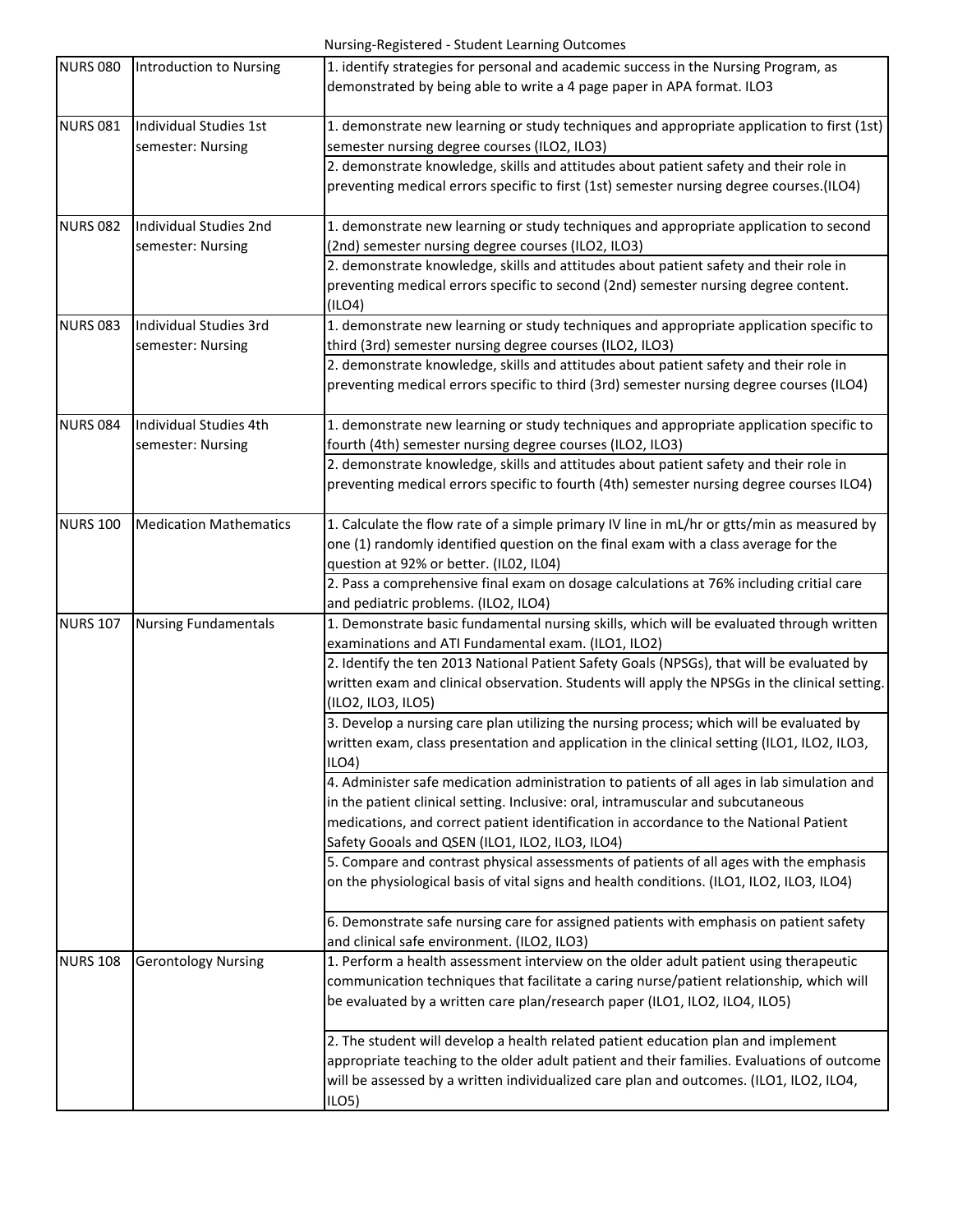| Pharmacology                         | 1. Differentiate the principles of pharmacology, pharmacodynamic, pharmacokinetics<br>Pharmacogenetics, therapeutics, toxicology, legal, ethical, psychosocial, gender and |
|--------------------------------------|----------------------------------------------------------------------------------------------------------------------------------------------------------------------------|
|                                      | cultural influences to mediation utilization by passing the final with 75% or better. (ILO<br>1,2,4)                                                                       |
|                                      | 2. The student will be able to apply pharmacological principles in the care of patients by                                                                                 |
|                                      | passing the ATI Pharmacology test with a raw score of 70% or better. (ILO 1,2)                                                                                             |
| <b>Nursing Process I</b>             | 1. Students will demonstrate an understanding of basic fundamental nursing skills, which                                                                                   |
|                                      | will be evaluated through written examination and ATI Fundamental exam. ILO1 ILO2                                                                                          |
|                                      | 2. Students will identify the ten 2010 National Patient Safety Goals (NPSGs), which will be                                                                                |
|                                      | evaluated by written exam and clinical observation. Students will be able to apply in the<br>NPGs in the clinical setting. ILO2 ILO3 ILO5                                  |
|                                      | 3. Students will develop a nursing careplan applying the appropriate components of the                                                                                     |
|                                      | nursing process, which will be evaluated by written exam and class presentation. ILO1<br>ILO2 IL03 ILO4                                                                    |
| <b>Nursing Skills Laboratory I</b>   | 1. Students will demonstrate correct techniques for administration of medications to                                                                                       |
|                                      | clients of all ages in simulated client situations. Medications will include oral,                                                                                         |
|                                      | intramuscular and subcutaneous medications, and correct client identification in                                                                                           |
|                                      | accordance to the National Patient Safety Goals.ILO1 ILO2 ILO4                                                                                                             |
| <b>Nursing Process Application I</b> | 1. apply basic fundamental nursing skill learning Nursing 111 and Nursing 110 to clients of                                                                                |
|                                      | various backgrounds in a safe and effective manner. (ILO2, ILO3)                                                                                                           |
|                                      | 2. demonstrate knowledge in documenting nursing care. (ILO1, ILO3, ILO4)                                                                                                   |
|                                      | 3. compare contrast physical assessment in clients of all ages with emphasis on the                                                                                        |
|                                      | physiological basis of vital signs and health conditions. (ILO1, ILO2, ILO3, ILO5)                                                                                         |
|                                      | 4. document nursing care plan for assigned clients ensuring safety. (ILO2, ILO3)                                                                                           |
|                                      | 1. Dfferentiate the principles of Pharmacology, Pharmacodynamics, Pharmacokinetics                                                                                         |
|                                      | Pharmacogenetics, therapeutics and toxicology. This will be determined by passing the                                                                                      |
|                                      | first test with a 75% or better. (ILO2)                                                                                                                                    |
|                                      | 2. Identify the mechanism of action, use, side effects and nursing interventions of                                                                                        |
|                                      | medications for the pain control, bacterial & viral infection, Cardiovascular,                                                                                             |
|                                      | gastrointestinal, skin, otic, ophthalmic, anemia and diabetes by passing the final with a 75                                                                               |
|                                      | percent or better. (ILO2)                                                                                                                                                  |
|                                      | 1. Demonstrate physical assessment on a postpartum patient and on a non-obstetric                                                                                          |
|                                      | patient in a simulated setting ILO 1,2                                                                                                                                     |
|                                      | 2. Demonstrate appropriate and safe technique for intravenous insertion in a lab or<br>simulated setting ILO 1,2,3,4                                                       |
|                                      | 3. Plan, develop, and demonstrate a patient education session. ILO 1,2,4,5                                                                                                 |
|                                      | 1. identify the mechanism of action, use, side effects, and nursing interventions of                                                                                       |
|                                      | medications for the CNS, cardiovascular, pulmonary, immune, reproductive and                                                                                               |
|                                      | endocrine systems and for anti-infective, oncological, and allergic response medications                                                                                   |
|                                      | by passing the final with a 75% or better score.                                                                                                                           |
|                                      | Pharmacology I<br><b>Nursing Skills Laboratory II</b><br>Pharmacology II                                                                                                   |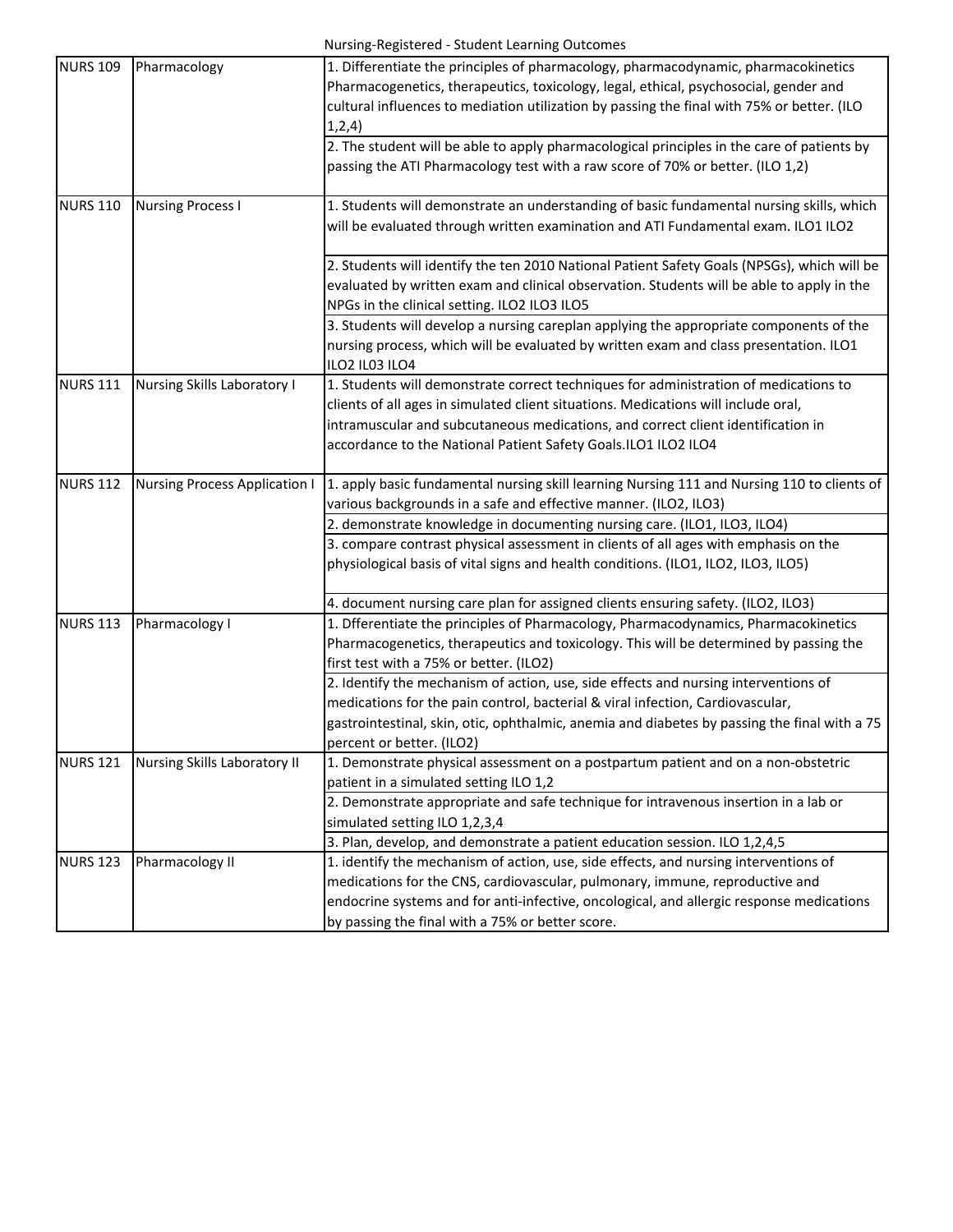| <b>NURS 125</b> | <b>Nursing Process and</b>        | 1. determine actual and potential problems of the maternity cycle and appropriate             |
|-----------------|-----------------------------------|-----------------------------------------------------------------------------------------------|
|                 | <b>Applications II</b>            | nursing responses to restore and promote health. (ILO 2, 4)                                   |
|                 |                                   | 2. plan, implement, and evaluate outcome of nursing care of adult and/or pediatric            |
|                 |                                   | patients with common problems of the respiratory, surgical, and/or musculoskeletal            |
|                 |                                   | systems. (ILO 1, 2, 3, 4)                                                                     |
|                 |                                   | 3. demonstrate safe medication administration in a simulated or clinical setting. (ILO 1, 2,  |
|                 |                                   | 3, 4)                                                                                         |
|                 |                                   | 4. demonstrate critical thinking through development of a nursing care plan on one            |
|                 |                                   | selected patient in the clinical setting. (ILO 2, 4)                                          |
|                 |                                   | 5. demonstrate effective verbal and written communication in a clinical setting. (ILO 1, 2)   |
|                 |                                   | 6. plan, implement, and evaluate nursing care of the obstetric and newborn client (ILO 1,     |
|                 |                                   | 2, 3, 4)                                                                                      |
|                 |                                   | 7. demonstrate theoretic knowledge of nursing care for the patient with a respiratory         |
|                 |                                   | problem. (ILO 2, 4)                                                                           |
|                 |                                   | 8. demonstrate professionalism and preparation for effective participation in the clinical    |
|                 |                                   | setting. (ILO 3, 4)                                                                           |
| <b>NURS 127</b> | <b>Medical Surgical Nursing I</b> | 1. Plan, implement, and evaluate outcome of nursing care of adult patients with common        |
|                 |                                   | problems of the respiratory, surgical, and/or musculoskeletal systems. (ILO1, ILO2, ILO3,     |
|                 |                                   | ILO <sub>5</sub>                                                                              |
|                 |                                   | 2. Demonstrate appropriate and safe techniques for IV insertion in lab or simulated           |
|                 |                                   | setting. (ILO2, ILO3)                                                                         |
|                 |                                   | 3. Demonstrate safe medication administration in a simulated or clinical setting. (ILO2,      |
|                 |                                   | ILO3, ILO5)                                                                                   |
|                 |                                   | 4. Demonstrate theoretic knowledge of nursing care for the patient with a respiratory         |
|                 |                                   | problem. (ILO1, ILO2, ILO3, ILO5)                                                             |
| <b>NURS 128</b> | Nursing Care of the               | 1. Determine actual and potential problems of the maternity cycle and appropriate             |
|                 | <b>Childbearing Family</b>        | nursing responses to restore and promote health. (ISLO 2, 4)                                  |
|                 |                                   | 2. Demonstrate critical thinking through development of a nursing care plan on one            |
|                 |                                   | selected patient in the clinical setting. (ISLO 2, 4)                                         |
|                 |                                   | 3. Demonstrate effective collaboration and verbal and written communication in a clinical     |
|                 |                                   | setting. (ISLO 1, 2)                                                                          |
|                 |                                   | 4. Demonstrate professionalism and ethical behavior while providing effective nursing         |
|                 |                                   | care in the clinical setting. (ISLO 3)                                                        |
|                 |                                   | 5. Plan, implement, and evaluate nursing care of the obstetric and newborn client. (ISLO      |
|                 |                                   | 1, 2)                                                                                         |
| <b>NURS 204</b> | <b>Transition to Associate</b>    | 1. apply each step of the nursing process to simulated client scenarios while                 |
|                 | <b>Degree Nursing</b>             | demonstrating a head-to-toe assessment and turn in a care plan reflecting the steps of        |
|                 |                                   | the nursing process. (ILO1, ILO2, ILO3)                                                       |
|                 |                                   | 2. develop a comprehensive nursing care plan, when provided with client data,                 |
|                 |                                   | integrating the nursing process: 1) health assessment, 2) formulating a nursing diagnosis     |
|                 |                                   | based on subjective and objective data, 3) setting a goal for improving outcomes, 4)          |
|                 |                                   | implementing therapeutic interventions and 5) evaluating the outcomes of care. (ILO1,         |
|                 |                                   | ILO2, ILO3)                                                                                   |
|                 |                                   | 3. successfully perform basic fundamental skills in a simulation lab, which were learned in   |
|                 |                                   | LVN program, and pass Fundamentals and Maternal-Newborn exams, ATI. (ILO2, ILO3,              |
|                 |                                   | ILO4, ILO5)                                                                                   |
| <b>NURS 211</b> | Nursing Skills Laboratory III     | 1. Satisfactorily demonstrate to the lab or clinical instructors clinical skills competencies |
|                 |                                   | during check offs and simulations. (ILO1, ILO2, ILO3, ILO4, ILO5)                             |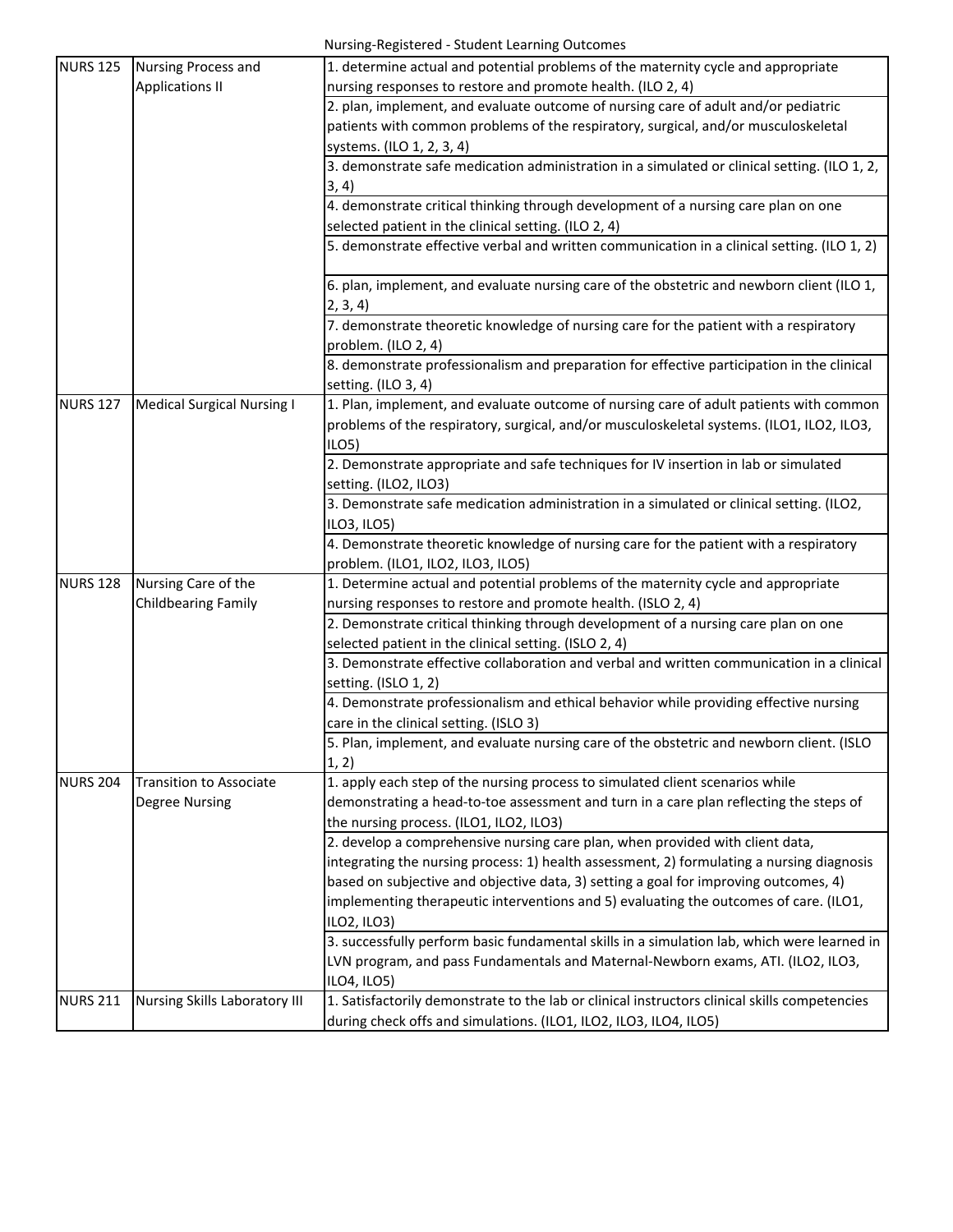| <b>NURS 217</b> | Medical Surgical Nursing II         | 1. Apply relevant nursing theory to patient care to individualized patient and families with                              |
|-----------------|-------------------------------------|---------------------------------------------------------------------------------------------------------------------------|
|                 |                                     | acute and chronic body systems stressors in the hospital. a.Assessed by clinical evaluation                               |
|                 |                                     | tool. b.Assessed by clinical concept maps. (ILO1, ILO2, ILO3, ILO5)                                                       |
|                 |                                     |                                                                                                                           |
|                 |                                     | 2. Implement critical thinking skills in the implementation of the nursing process while                                  |
|                 |                                     | providing safe patient care and meeting the needs of culturally diverse patients within                                   |
|                 |                                     | multidisciplinary healthcare systems a. Assessed by clinical concept maps. b. Assessed by                                 |
|                 |                                     | clinical evaluation tool. (ILO1, ILO2, ILO3, ILO5)                                                                        |
|                 |                                     | 3. Demonstrate proper use of delegation, team leading, and the use of interdisciplinary                                   |
|                 |                                     | model to manage and/or coordinate the health care of selected patients. a. Assessed by                                    |
|                 |                                     | clinical competency. (ILO1, ILO2, ILO3, ILO5)                                                                             |
|                 |                                     | 4. Use evidence based research to provide quality health care, initiate change and                                        |
|                 |                                     | improve nursing practice. a. Assessed by clinical concept maps. (ILO1, ILO2, ILO3, ILO4,                                  |
|                 |                                     | ILO5)                                                                                                                     |
| <b>NURS 218</b> | Nursing Care of the                 | 1. Demonstrate understanding of nursing theory to plan and evaluate nursing care for the                                  |
|                 | <b>Childrearing Family</b>          | Childrearing Family with actual and potential problems. (ILO1, ILO2, ILO4)                                                |
|                 |                                     |                                                                                                                           |
|                 |                                     | Assessed by passing the ATI Pediatrics exam with a level 1 or above.                                                      |
|                 |                                     | Assessed by average of 75% or greater on biweekly quizzes and final.                                                      |
|                 |                                     | 2. Apply relevant nursing theory in developing and implement individualized care to                                       |
|                 |                                     | Childrearing Family with acute and chronic body systems stressors in the hospital. (ILO1,                                 |
|                 |                                     | ILO2, ILO3)                                                                                                               |
|                 |                                     | Assessed by clinical evaluation tool.                                                                                     |
|                 |                                     | Assessed by clinical concept maps/case studies                                                                            |
|                 |                                     | 3. Demonstrate professionalism, effective participation, and provision of safe patient care                               |
|                 |                                     | for culturally diverse patients within multidisciplinary clinical healthcare systems (ILO1,                               |
|                 |                                     | ILO2, ILO3, ILO5)                                                                                                         |
|                 |                                     | Assessed by clinical concept maps/case studies                                                                            |
|                 |                                     | Assessed by clinical evaluation tool.                                                                                     |
|                 |                                     | 4. Demonstrate proper use of delegation, team leading, and the use of interdisciplinary                                   |
|                 |                                     | model to manage and/or coordinate the health care of selected patients. (ILO1, ILO2,                                      |
|                 |                                     | ILO3, ILO4)                                                                                                               |
|                 |                                     | Assessed by clinical evaluation tool                                                                                      |
|                 |                                     | 5. Use evidence based research to provide quality health care, initiate change and                                        |
|                 |                                     | improve nursing practice. (ILO, ILO4, ILO5)                                                                               |
|                 |                                     | Assessed by clinical concept map/case studies                                                                             |
| <b>NURS 219</b> |                                     | Psychiatric and Mental Health 1. Determine actual and potential psychiatric problems and appropriate nursing              |
|                 | <b>Nursing</b>                      | responses to restore and promote health. (ILO2, ILO4)                                                                     |
|                 |                                     | 2. Identify the commonly used psychopharmacological agents for treatment of clients in                                    |
|                 |                                     | mental health facilities and nursing measures needed when administering these                                             |
|                 |                                     | treatments. (ILO2, ILO3, ILO4)                                                                                            |
|                 |                                     | 3. Assess a set of clinical data, formulate a nursing diagnosis, implement a plan, and                                    |
|                 |                                     | evaluate outcome of the action plan. (ILO1, ILO2, ILO3, ILO4)                                                             |
| <b>NURS 221</b> | <b>Nursing Skills Laboratory IV</b> | 1. Demonstrate nursing interventions and prevention of complications in patients with<br>multisystem stressors. (ILO 1,2) |
| <b>NURS 224</b> | Psychiatric & Mental Health         | 1. Determine actual and potential psychiatric problems and appropriate nursing                                            |
|                 | Nursing                             | responses to restore and promote health. (ILO2, ILO4)                                                                     |
|                 |                                     | 2. Identify the commonly used psychopharmacological agents for treatment of clients in                                    |
|                 |                                     | mental health facilities and nursing measures needed when administering these                                             |
|                 |                                     | treatments. (ILO2, ILO3, ILO4)                                                                                            |
| <b>NURS 225</b> | Psychiatric & Mental Health         | 1. Assess a set of clinical data, formulate a nursing diagnosis, implement a plan, and                                    |
|                 | <b>Nursing Application</b>          | evaluate outcome of the action plan. (ILO1, ILO2, ILO3, ILO4)                                                             |
|                 |                                     |                                                                                                                           |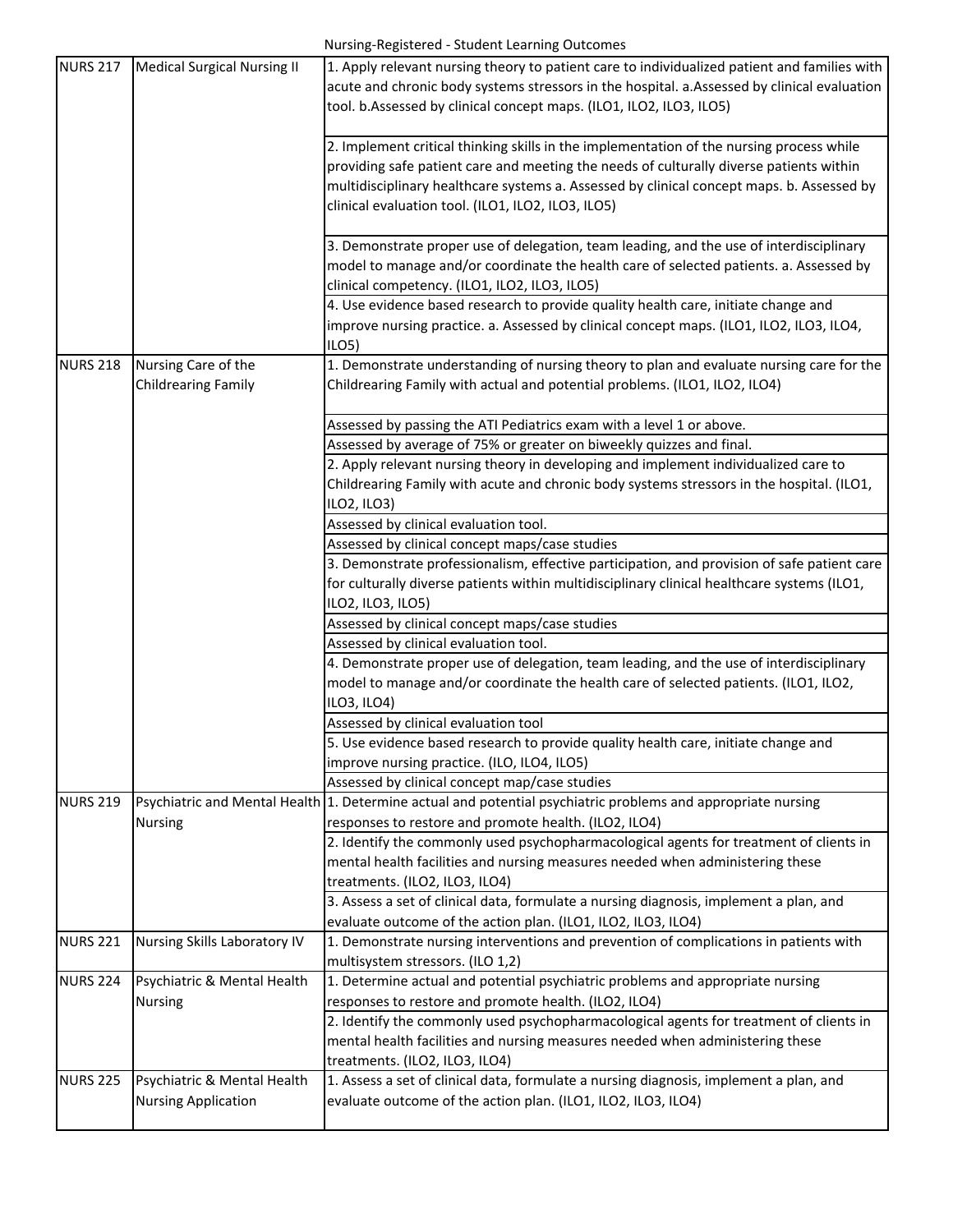| Preceptorship<br>geriatric and pediatric patients with acute, complex, or multi-system adaptive disorders of<br>the neurological, cardiac, respiratory, and/or endocrine systems. Demonstrate integration<br>of knowledge in all areas of nursing by passing the ATI Comprehensive/Predictor exam<br>with an individual score of 70% or above. (ILO2,3,5)<br>2. Apply the nursing process to integrate nursing that is patient centered, caring,<br>culturally sensitive and based on the physiological and psychosocial and spiritual needs of<br>patients. Demonstrate integration of knowledge in all area of nursing by passing the ATI<br>Med/Surg with a level 2 or above.(ILO2,3,5)<br>3. Provide a safe environment for patient, self, and others. Assessed by clinical evaluation<br>tool outcomes. .(ILO2,3,5)<br>4. Integrate current research and nursing process into clinical practice. Assessed by<br>clinical case studies. (ILO2,3,5)<br>5. Collaborate with members of the interdisciplinary health care team to promote<br>continuity of patient care. Assessed by journals of learning experience in home health and<br>outpatient settings. (ILO1,3,5)<br>6. Use leadership skills in the management of safe, quality client care. Assessed by<br>student and preceptor evaluation. (ILO2,3,5)<br>7. Promote quality improvement by participating in the development and implementation<br>of organizational and care related plans for improving health care services. Assessed with<br>Preceptor professional project, Quality improvement section. (ILO2,3,5)<br>8. Integrate professional, ethical, and legal concepts into nursing practice. Assessed with<br>Preceptor professional project, ethic section.(ILO2,3,5)<br><b>NURS 229</b><br><b>Nursing Trends</b><br>1. Apply the nursing concepts related to contemporary issues and management concepts,<br>as well as developing the knowledge of delegation, conflict management, leadership, with<br>legal and ethical issues are discussed with a focus on personal accountability and<br>responsibility by passing the final exam with a 75% or better. (ILO 1,2,3)<br>2. Apply leadership principles in the care of patients by passing the ATI Leadership test<br>with a raw score of 70% or better. (ILO 1,2)<br>1. develop a professional resume for an ADRN graduate career opportunity that takes into<br><b>NURS 230</b><br><b>Nursing Trends</b><br>consideration the industry's expectations for entry-level competencies. (ILO2, ILO3)<br><b>NURS 231</b><br>Nursing Process and<br>1. Determine actual and potential problems of the pediatric population and appropriate<br><b>Application III</b><br>nursing responses to restore and promote health. (ILO2, ILO4)<br>2. Plan, implement, and evaluate nursing care of adult and/or pediatric patients with<br>common, chronic, acute adaptive disorders of the neurological, cardiac, endocrine, renal,<br>gastrointestinal, and/or musculoskeletal systems. (ILO1, ILO2, ILO3, ILO4)<br>3. The student will apply relevant nursing theory to patient care to individualized patient<br>and families with common, acute, and chronic body systems stressors in the hospital. a.<br>Assessed by clinical evaluation tools b. Assessed by clinical case studies/care plans (ILO1,<br>ILO2, ILO3, ILO4)<br>4. Demonstrate proper use of delegation, team leading, and the use of interdisciplinary<br>model to manage and/or coordinate the health care of selected patients. (ILO1, ILO2,<br>ILO3, ILO4)<br>1. The student will be able to perform a successful venipuncture using proper protocol<br><b>NURS 240</b><br>Intravenous Therapy<br>Techniques<br>after identifying the most appropriate site. ISLO3<br>2. The student will be able to identify legal implications related to intravenous therapy<br>regulatory requirements and standards. ISLO4 | <b>NURS 227</b> | Medical Surgical Nursing III & 1. Understand nursing theory to plan, implement and evaluate nursing care for adult, |
|-------------------------------------------------------------------------------------------------------------------------------------------------------------------------------------------------------------------------------------------------------------------------------------------------------------------------------------------------------------------------------------------------------------------------------------------------------------------------------------------------------------------------------------------------------------------------------------------------------------------------------------------------------------------------------------------------------------------------------------------------------------------------------------------------------------------------------------------------------------------------------------------------------------------------------------------------------------------------------------------------------------------------------------------------------------------------------------------------------------------------------------------------------------------------------------------------------------------------------------------------------------------------------------------------------------------------------------------------------------------------------------------------------------------------------------------------------------------------------------------------------------------------------------------------------------------------------------------------------------------------------------------------------------------------------------------------------------------------------------------------------------------------------------------------------------------------------------------------------------------------------------------------------------------------------------------------------------------------------------------------------------------------------------------------------------------------------------------------------------------------------------------------------------------------------------------------------------------------------------------------------------------------------------------------------------------------------------------------------------------------------------------------------------------------------------------------------------------------------------------------------------------------------------------------------------------------------------------------------------------------------------------------------------------------------------------------------------------------------------------------------------------------------------------------------------------------------------------------------------------------------------------------------------------------------------------------------------------------------------------------------------------------------------------------------------------------------------------------------------------------------------------------------------------------------------------------------------------------------------------------------------------------------------------------------------------------------------------------------------------------------------------------------------------------------------------------------------------------------------------------------------------------------------------------------------------------------------------------------------------------------------------------------------------------------------------------------------------------------------------------------------------------------------------------------------------------------------------------------------------------------------------------------------|-----------------|---------------------------------------------------------------------------------------------------------------------|
|                                                                                                                                                                                                                                                                                                                                                                                                                                                                                                                                                                                                                                                                                                                                                                                                                                                                                                                                                                                                                                                                                                                                                                                                                                                                                                                                                                                                                                                                                                                                                                                                                                                                                                                                                                                                                                                                                                                                                                                                                                                                                                                                                                                                                                                                                                                                                                                                                                                                                                                                                                                                                                                                                                                                                                                                                                                                                                                                                                                                                                                                                                                                                                                                                                                                                                                                                                                                                                                                                                                                                                                                                                                                                                                                                                                                                                                                                                             |                 |                                                                                                                     |
|                                                                                                                                                                                                                                                                                                                                                                                                                                                                                                                                                                                                                                                                                                                                                                                                                                                                                                                                                                                                                                                                                                                                                                                                                                                                                                                                                                                                                                                                                                                                                                                                                                                                                                                                                                                                                                                                                                                                                                                                                                                                                                                                                                                                                                                                                                                                                                                                                                                                                                                                                                                                                                                                                                                                                                                                                                                                                                                                                                                                                                                                                                                                                                                                                                                                                                                                                                                                                                                                                                                                                                                                                                                                                                                                                                                                                                                                                                             |                 |                                                                                                                     |
|                                                                                                                                                                                                                                                                                                                                                                                                                                                                                                                                                                                                                                                                                                                                                                                                                                                                                                                                                                                                                                                                                                                                                                                                                                                                                                                                                                                                                                                                                                                                                                                                                                                                                                                                                                                                                                                                                                                                                                                                                                                                                                                                                                                                                                                                                                                                                                                                                                                                                                                                                                                                                                                                                                                                                                                                                                                                                                                                                                                                                                                                                                                                                                                                                                                                                                                                                                                                                                                                                                                                                                                                                                                                                                                                                                                                                                                                                                             |                 |                                                                                                                     |
|                                                                                                                                                                                                                                                                                                                                                                                                                                                                                                                                                                                                                                                                                                                                                                                                                                                                                                                                                                                                                                                                                                                                                                                                                                                                                                                                                                                                                                                                                                                                                                                                                                                                                                                                                                                                                                                                                                                                                                                                                                                                                                                                                                                                                                                                                                                                                                                                                                                                                                                                                                                                                                                                                                                                                                                                                                                                                                                                                                                                                                                                                                                                                                                                                                                                                                                                                                                                                                                                                                                                                                                                                                                                                                                                                                                                                                                                                                             |                 |                                                                                                                     |
|                                                                                                                                                                                                                                                                                                                                                                                                                                                                                                                                                                                                                                                                                                                                                                                                                                                                                                                                                                                                                                                                                                                                                                                                                                                                                                                                                                                                                                                                                                                                                                                                                                                                                                                                                                                                                                                                                                                                                                                                                                                                                                                                                                                                                                                                                                                                                                                                                                                                                                                                                                                                                                                                                                                                                                                                                                                                                                                                                                                                                                                                                                                                                                                                                                                                                                                                                                                                                                                                                                                                                                                                                                                                                                                                                                                                                                                                                                             |                 |                                                                                                                     |
|                                                                                                                                                                                                                                                                                                                                                                                                                                                                                                                                                                                                                                                                                                                                                                                                                                                                                                                                                                                                                                                                                                                                                                                                                                                                                                                                                                                                                                                                                                                                                                                                                                                                                                                                                                                                                                                                                                                                                                                                                                                                                                                                                                                                                                                                                                                                                                                                                                                                                                                                                                                                                                                                                                                                                                                                                                                                                                                                                                                                                                                                                                                                                                                                                                                                                                                                                                                                                                                                                                                                                                                                                                                                                                                                                                                                                                                                                                             |                 |                                                                                                                     |
|                                                                                                                                                                                                                                                                                                                                                                                                                                                                                                                                                                                                                                                                                                                                                                                                                                                                                                                                                                                                                                                                                                                                                                                                                                                                                                                                                                                                                                                                                                                                                                                                                                                                                                                                                                                                                                                                                                                                                                                                                                                                                                                                                                                                                                                                                                                                                                                                                                                                                                                                                                                                                                                                                                                                                                                                                                                                                                                                                                                                                                                                                                                                                                                                                                                                                                                                                                                                                                                                                                                                                                                                                                                                                                                                                                                                                                                                                                             |                 |                                                                                                                     |
|                                                                                                                                                                                                                                                                                                                                                                                                                                                                                                                                                                                                                                                                                                                                                                                                                                                                                                                                                                                                                                                                                                                                                                                                                                                                                                                                                                                                                                                                                                                                                                                                                                                                                                                                                                                                                                                                                                                                                                                                                                                                                                                                                                                                                                                                                                                                                                                                                                                                                                                                                                                                                                                                                                                                                                                                                                                                                                                                                                                                                                                                                                                                                                                                                                                                                                                                                                                                                                                                                                                                                                                                                                                                                                                                                                                                                                                                                                             |                 |                                                                                                                     |
|                                                                                                                                                                                                                                                                                                                                                                                                                                                                                                                                                                                                                                                                                                                                                                                                                                                                                                                                                                                                                                                                                                                                                                                                                                                                                                                                                                                                                                                                                                                                                                                                                                                                                                                                                                                                                                                                                                                                                                                                                                                                                                                                                                                                                                                                                                                                                                                                                                                                                                                                                                                                                                                                                                                                                                                                                                                                                                                                                                                                                                                                                                                                                                                                                                                                                                                                                                                                                                                                                                                                                                                                                                                                                                                                                                                                                                                                                                             |                 |                                                                                                                     |
|                                                                                                                                                                                                                                                                                                                                                                                                                                                                                                                                                                                                                                                                                                                                                                                                                                                                                                                                                                                                                                                                                                                                                                                                                                                                                                                                                                                                                                                                                                                                                                                                                                                                                                                                                                                                                                                                                                                                                                                                                                                                                                                                                                                                                                                                                                                                                                                                                                                                                                                                                                                                                                                                                                                                                                                                                                                                                                                                                                                                                                                                                                                                                                                                                                                                                                                                                                                                                                                                                                                                                                                                                                                                                                                                                                                                                                                                                                             |                 |                                                                                                                     |
|                                                                                                                                                                                                                                                                                                                                                                                                                                                                                                                                                                                                                                                                                                                                                                                                                                                                                                                                                                                                                                                                                                                                                                                                                                                                                                                                                                                                                                                                                                                                                                                                                                                                                                                                                                                                                                                                                                                                                                                                                                                                                                                                                                                                                                                                                                                                                                                                                                                                                                                                                                                                                                                                                                                                                                                                                                                                                                                                                                                                                                                                                                                                                                                                                                                                                                                                                                                                                                                                                                                                                                                                                                                                                                                                                                                                                                                                                                             |                 |                                                                                                                     |
|                                                                                                                                                                                                                                                                                                                                                                                                                                                                                                                                                                                                                                                                                                                                                                                                                                                                                                                                                                                                                                                                                                                                                                                                                                                                                                                                                                                                                                                                                                                                                                                                                                                                                                                                                                                                                                                                                                                                                                                                                                                                                                                                                                                                                                                                                                                                                                                                                                                                                                                                                                                                                                                                                                                                                                                                                                                                                                                                                                                                                                                                                                                                                                                                                                                                                                                                                                                                                                                                                                                                                                                                                                                                                                                                                                                                                                                                                                             |                 |                                                                                                                     |
|                                                                                                                                                                                                                                                                                                                                                                                                                                                                                                                                                                                                                                                                                                                                                                                                                                                                                                                                                                                                                                                                                                                                                                                                                                                                                                                                                                                                                                                                                                                                                                                                                                                                                                                                                                                                                                                                                                                                                                                                                                                                                                                                                                                                                                                                                                                                                                                                                                                                                                                                                                                                                                                                                                                                                                                                                                                                                                                                                                                                                                                                                                                                                                                                                                                                                                                                                                                                                                                                                                                                                                                                                                                                                                                                                                                                                                                                                                             |                 |                                                                                                                     |
|                                                                                                                                                                                                                                                                                                                                                                                                                                                                                                                                                                                                                                                                                                                                                                                                                                                                                                                                                                                                                                                                                                                                                                                                                                                                                                                                                                                                                                                                                                                                                                                                                                                                                                                                                                                                                                                                                                                                                                                                                                                                                                                                                                                                                                                                                                                                                                                                                                                                                                                                                                                                                                                                                                                                                                                                                                                                                                                                                                                                                                                                                                                                                                                                                                                                                                                                                                                                                                                                                                                                                                                                                                                                                                                                                                                                                                                                                                             |                 |                                                                                                                     |
|                                                                                                                                                                                                                                                                                                                                                                                                                                                                                                                                                                                                                                                                                                                                                                                                                                                                                                                                                                                                                                                                                                                                                                                                                                                                                                                                                                                                                                                                                                                                                                                                                                                                                                                                                                                                                                                                                                                                                                                                                                                                                                                                                                                                                                                                                                                                                                                                                                                                                                                                                                                                                                                                                                                                                                                                                                                                                                                                                                                                                                                                                                                                                                                                                                                                                                                                                                                                                                                                                                                                                                                                                                                                                                                                                                                                                                                                                                             |                 |                                                                                                                     |
|                                                                                                                                                                                                                                                                                                                                                                                                                                                                                                                                                                                                                                                                                                                                                                                                                                                                                                                                                                                                                                                                                                                                                                                                                                                                                                                                                                                                                                                                                                                                                                                                                                                                                                                                                                                                                                                                                                                                                                                                                                                                                                                                                                                                                                                                                                                                                                                                                                                                                                                                                                                                                                                                                                                                                                                                                                                                                                                                                                                                                                                                                                                                                                                                                                                                                                                                                                                                                                                                                                                                                                                                                                                                                                                                                                                                                                                                                                             |                 |                                                                                                                     |
|                                                                                                                                                                                                                                                                                                                                                                                                                                                                                                                                                                                                                                                                                                                                                                                                                                                                                                                                                                                                                                                                                                                                                                                                                                                                                                                                                                                                                                                                                                                                                                                                                                                                                                                                                                                                                                                                                                                                                                                                                                                                                                                                                                                                                                                                                                                                                                                                                                                                                                                                                                                                                                                                                                                                                                                                                                                                                                                                                                                                                                                                                                                                                                                                                                                                                                                                                                                                                                                                                                                                                                                                                                                                                                                                                                                                                                                                                                             |                 |                                                                                                                     |
|                                                                                                                                                                                                                                                                                                                                                                                                                                                                                                                                                                                                                                                                                                                                                                                                                                                                                                                                                                                                                                                                                                                                                                                                                                                                                                                                                                                                                                                                                                                                                                                                                                                                                                                                                                                                                                                                                                                                                                                                                                                                                                                                                                                                                                                                                                                                                                                                                                                                                                                                                                                                                                                                                                                                                                                                                                                                                                                                                                                                                                                                                                                                                                                                                                                                                                                                                                                                                                                                                                                                                                                                                                                                                                                                                                                                                                                                                                             |                 |                                                                                                                     |
|                                                                                                                                                                                                                                                                                                                                                                                                                                                                                                                                                                                                                                                                                                                                                                                                                                                                                                                                                                                                                                                                                                                                                                                                                                                                                                                                                                                                                                                                                                                                                                                                                                                                                                                                                                                                                                                                                                                                                                                                                                                                                                                                                                                                                                                                                                                                                                                                                                                                                                                                                                                                                                                                                                                                                                                                                                                                                                                                                                                                                                                                                                                                                                                                                                                                                                                                                                                                                                                                                                                                                                                                                                                                                                                                                                                                                                                                                                             |                 |                                                                                                                     |
|                                                                                                                                                                                                                                                                                                                                                                                                                                                                                                                                                                                                                                                                                                                                                                                                                                                                                                                                                                                                                                                                                                                                                                                                                                                                                                                                                                                                                                                                                                                                                                                                                                                                                                                                                                                                                                                                                                                                                                                                                                                                                                                                                                                                                                                                                                                                                                                                                                                                                                                                                                                                                                                                                                                                                                                                                                                                                                                                                                                                                                                                                                                                                                                                                                                                                                                                                                                                                                                                                                                                                                                                                                                                                                                                                                                                                                                                                                             |                 |                                                                                                                     |
|                                                                                                                                                                                                                                                                                                                                                                                                                                                                                                                                                                                                                                                                                                                                                                                                                                                                                                                                                                                                                                                                                                                                                                                                                                                                                                                                                                                                                                                                                                                                                                                                                                                                                                                                                                                                                                                                                                                                                                                                                                                                                                                                                                                                                                                                                                                                                                                                                                                                                                                                                                                                                                                                                                                                                                                                                                                                                                                                                                                                                                                                                                                                                                                                                                                                                                                                                                                                                                                                                                                                                                                                                                                                                                                                                                                                                                                                                                             |                 |                                                                                                                     |
|                                                                                                                                                                                                                                                                                                                                                                                                                                                                                                                                                                                                                                                                                                                                                                                                                                                                                                                                                                                                                                                                                                                                                                                                                                                                                                                                                                                                                                                                                                                                                                                                                                                                                                                                                                                                                                                                                                                                                                                                                                                                                                                                                                                                                                                                                                                                                                                                                                                                                                                                                                                                                                                                                                                                                                                                                                                                                                                                                                                                                                                                                                                                                                                                                                                                                                                                                                                                                                                                                                                                                                                                                                                                                                                                                                                                                                                                                                             |                 |                                                                                                                     |
|                                                                                                                                                                                                                                                                                                                                                                                                                                                                                                                                                                                                                                                                                                                                                                                                                                                                                                                                                                                                                                                                                                                                                                                                                                                                                                                                                                                                                                                                                                                                                                                                                                                                                                                                                                                                                                                                                                                                                                                                                                                                                                                                                                                                                                                                                                                                                                                                                                                                                                                                                                                                                                                                                                                                                                                                                                                                                                                                                                                                                                                                                                                                                                                                                                                                                                                                                                                                                                                                                                                                                                                                                                                                                                                                                                                                                                                                                                             |                 |                                                                                                                     |
|                                                                                                                                                                                                                                                                                                                                                                                                                                                                                                                                                                                                                                                                                                                                                                                                                                                                                                                                                                                                                                                                                                                                                                                                                                                                                                                                                                                                                                                                                                                                                                                                                                                                                                                                                                                                                                                                                                                                                                                                                                                                                                                                                                                                                                                                                                                                                                                                                                                                                                                                                                                                                                                                                                                                                                                                                                                                                                                                                                                                                                                                                                                                                                                                                                                                                                                                                                                                                                                                                                                                                                                                                                                                                                                                                                                                                                                                                                             |                 |                                                                                                                     |
|                                                                                                                                                                                                                                                                                                                                                                                                                                                                                                                                                                                                                                                                                                                                                                                                                                                                                                                                                                                                                                                                                                                                                                                                                                                                                                                                                                                                                                                                                                                                                                                                                                                                                                                                                                                                                                                                                                                                                                                                                                                                                                                                                                                                                                                                                                                                                                                                                                                                                                                                                                                                                                                                                                                                                                                                                                                                                                                                                                                                                                                                                                                                                                                                                                                                                                                                                                                                                                                                                                                                                                                                                                                                                                                                                                                                                                                                                                             |                 |                                                                                                                     |
|                                                                                                                                                                                                                                                                                                                                                                                                                                                                                                                                                                                                                                                                                                                                                                                                                                                                                                                                                                                                                                                                                                                                                                                                                                                                                                                                                                                                                                                                                                                                                                                                                                                                                                                                                                                                                                                                                                                                                                                                                                                                                                                                                                                                                                                                                                                                                                                                                                                                                                                                                                                                                                                                                                                                                                                                                                                                                                                                                                                                                                                                                                                                                                                                                                                                                                                                                                                                                                                                                                                                                                                                                                                                                                                                                                                                                                                                                                             |                 |                                                                                                                     |
|                                                                                                                                                                                                                                                                                                                                                                                                                                                                                                                                                                                                                                                                                                                                                                                                                                                                                                                                                                                                                                                                                                                                                                                                                                                                                                                                                                                                                                                                                                                                                                                                                                                                                                                                                                                                                                                                                                                                                                                                                                                                                                                                                                                                                                                                                                                                                                                                                                                                                                                                                                                                                                                                                                                                                                                                                                                                                                                                                                                                                                                                                                                                                                                                                                                                                                                                                                                                                                                                                                                                                                                                                                                                                                                                                                                                                                                                                                             |                 |                                                                                                                     |
|                                                                                                                                                                                                                                                                                                                                                                                                                                                                                                                                                                                                                                                                                                                                                                                                                                                                                                                                                                                                                                                                                                                                                                                                                                                                                                                                                                                                                                                                                                                                                                                                                                                                                                                                                                                                                                                                                                                                                                                                                                                                                                                                                                                                                                                                                                                                                                                                                                                                                                                                                                                                                                                                                                                                                                                                                                                                                                                                                                                                                                                                                                                                                                                                                                                                                                                                                                                                                                                                                                                                                                                                                                                                                                                                                                                                                                                                                                             |                 |                                                                                                                     |
|                                                                                                                                                                                                                                                                                                                                                                                                                                                                                                                                                                                                                                                                                                                                                                                                                                                                                                                                                                                                                                                                                                                                                                                                                                                                                                                                                                                                                                                                                                                                                                                                                                                                                                                                                                                                                                                                                                                                                                                                                                                                                                                                                                                                                                                                                                                                                                                                                                                                                                                                                                                                                                                                                                                                                                                                                                                                                                                                                                                                                                                                                                                                                                                                                                                                                                                                                                                                                                                                                                                                                                                                                                                                                                                                                                                                                                                                                                             |                 |                                                                                                                     |
|                                                                                                                                                                                                                                                                                                                                                                                                                                                                                                                                                                                                                                                                                                                                                                                                                                                                                                                                                                                                                                                                                                                                                                                                                                                                                                                                                                                                                                                                                                                                                                                                                                                                                                                                                                                                                                                                                                                                                                                                                                                                                                                                                                                                                                                                                                                                                                                                                                                                                                                                                                                                                                                                                                                                                                                                                                                                                                                                                                                                                                                                                                                                                                                                                                                                                                                                                                                                                                                                                                                                                                                                                                                                                                                                                                                                                                                                                                             |                 |                                                                                                                     |
|                                                                                                                                                                                                                                                                                                                                                                                                                                                                                                                                                                                                                                                                                                                                                                                                                                                                                                                                                                                                                                                                                                                                                                                                                                                                                                                                                                                                                                                                                                                                                                                                                                                                                                                                                                                                                                                                                                                                                                                                                                                                                                                                                                                                                                                                                                                                                                                                                                                                                                                                                                                                                                                                                                                                                                                                                                                                                                                                                                                                                                                                                                                                                                                                                                                                                                                                                                                                                                                                                                                                                                                                                                                                                                                                                                                                                                                                                                             |                 |                                                                                                                     |
|                                                                                                                                                                                                                                                                                                                                                                                                                                                                                                                                                                                                                                                                                                                                                                                                                                                                                                                                                                                                                                                                                                                                                                                                                                                                                                                                                                                                                                                                                                                                                                                                                                                                                                                                                                                                                                                                                                                                                                                                                                                                                                                                                                                                                                                                                                                                                                                                                                                                                                                                                                                                                                                                                                                                                                                                                                                                                                                                                                                                                                                                                                                                                                                                                                                                                                                                                                                                                                                                                                                                                                                                                                                                                                                                                                                                                                                                                                             |                 |                                                                                                                     |
|                                                                                                                                                                                                                                                                                                                                                                                                                                                                                                                                                                                                                                                                                                                                                                                                                                                                                                                                                                                                                                                                                                                                                                                                                                                                                                                                                                                                                                                                                                                                                                                                                                                                                                                                                                                                                                                                                                                                                                                                                                                                                                                                                                                                                                                                                                                                                                                                                                                                                                                                                                                                                                                                                                                                                                                                                                                                                                                                                                                                                                                                                                                                                                                                                                                                                                                                                                                                                                                                                                                                                                                                                                                                                                                                                                                                                                                                                                             |                 |                                                                                                                     |
|                                                                                                                                                                                                                                                                                                                                                                                                                                                                                                                                                                                                                                                                                                                                                                                                                                                                                                                                                                                                                                                                                                                                                                                                                                                                                                                                                                                                                                                                                                                                                                                                                                                                                                                                                                                                                                                                                                                                                                                                                                                                                                                                                                                                                                                                                                                                                                                                                                                                                                                                                                                                                                                                                                                                                                                                                                                                                                                                                                                                                                                                                                                                                                                                                                                                                                                                                                                                                                                                                                                                                                                                                                                                                                                                                                                                                                                                                                             |                 |                                                                                                                     |
|                                                                                                                                                                                                                                                                                                                                                                                                                                                                                                                                                                                                                                                                                                                                                                                                                                                                                                                                                                                                                                                                                                                                                                                                                                                                                                                                                                                                                                                                                                                                                                                                                                                                                                                                                                                                                                                                                                                                                                                                                                                                                                                                                                                                                                                                                                                                                                                                                                                                                                                                                                                                                                                                                                                                                                                                                                                                                                                                                                                                                                                                                                                                                                                                                                                                                                                                                                                                                                                                                                                                                                                                                                                                                                                                                                                                                                                                                                             |                 |                                                                                                                     |
|                                                                                                                                                                                                                                                                                                                                                                                                                                                                                                                                                                                                                                                                                                                                                                                                                                                                                                                                                                                                                                                                                                                                                                                                                                                                                                                                                                                                                                                                                                                                                                                                                                                                                                                                                                                                                                                                                                                                                                                                                                                                                                                                                                                                                                                                                                                                                                                                                                                                                                                                                                                                                                                                                                                                                                                                                                                                                                                                                                                                                                                                                                                                                                                                                                                                                                                                                                                                                                                                                                                                                                                                                                                                                                                                                                                                                                                                                                             |                 |                                                                                                                     |
|                                                                                                                                                                                                                                                                                                                                                                                                                                                                                                                                                                                                                                                                                                                                                                                                                                                                                                                                                                                                                                                                                                                                                                                                                                                                                                                                                                                                                                                                                                                                                                                                                                                                                                                                                                                                                                                                                                                                                                                                                                                                                                                                                                                                                                                                                                                                                                                                                                                                                                                                                                                                                                                                                                                                                                                                                                                                                                                                                                                                                                                                                                                                                                                                                                                                                                                                                                                                                                                                                                                                                                                                                                                                                                                                                                                                                                                                                                             |                 |                                                                                                                     |
|                                                                                                                                                                                                                                                                                                                                                                                                                                                                                                                                                                                                                                                                                                                                                                                                                                                                                                                                                                                                                                                                                                                                                                                                                                                                                                                                                                                                                                                                                                                                                                                                                                                                                                                                                                                                                                                                                                                                                                                                                                                                                                                                                                                                                                                                                                                                                                                                                                                                                                                                                                                                                                                                                                                                                                                                                                                                                                                                                                                                                                                                                                                                                                                                                                                                                                                                                                                                                                                                                                                                                                                                                                                                                                                                                                                                                                                                                                             |                 |                                                                                                                     |
|                                                                                                                                                                                                                                                                                                                                                                                                                                                                                                                                                                                                                                                                                                                                                                                                                                                                                                                                                                                                                                                                                                                                                                                                                                                                                                                                                                                                                                                                                                                                                                                                                                                                                                                                                                                                                                                                                                                                                                                                                                                                                                                                                                                                                                                                                                                                                                                                                                                                                                                                                                                                                                                                                                                                                                                                                                                                                                                                                                                                                                                                                                                                                                                                                                                                                                                                                                                                                                                                                                                                                                                                                                                                                                                                                                                                                                                                                                             |                 |                                                                                                                     |
|                                                                                                                                                                                                                                                                                                                                                                                                                                                                                                                                                                                                                                                                                                                                                                                                                                                                                                                                                                                                                                                                                                                                                                                                                                                                                                                                                                                                                                                                                                                                                                                                                                                                                                                                                                                                                                                                                                                                                                                                                                                                                                                                                                                                                                                                                                                                                                                                                                                                                                                                                                                                                                                                                                                                                                                                                                                                                                                                                                                                                                                                                                                                                                                                                                                                                                                                                                                                                                                                                                                                                                                                                                                                                                                                                                                                                                                                                                             |                 |                                                                                                                     |
|                                                                                                                                                                                                                                                                                                                                                                                                                                                                                                                                                                                                                                                                                                                                                                                                                                                                                                                                                                                                                                                                                                                                                                                                                                                                                                                                                                                                                                                                                                                                                                                                                                                                                                                                                                                                                                                                                                                                                                                                                                                                                                                                                                                                                                                                                                                                                                                                                                                                                                                                                                                                                                                                                                                                                                                                                                                                                                                                                                                                                                                                                                                                                                                                                                                                                                                                                                                                                                                                                                                                                                                                                                                                                                                                                                                                                                                                                                             |                 |                                                                                                                     |
|                                                                                                                                                                                                                                                                                                                                                                                                                                                                                                                                                                                                                                                                                                                                                                                                                                                                                                                                                                                                                                                                                                                                                                                                                                                                                                                                                                                                                                                                                                                                                                                                                                                                                                                                                                                                                                                                                                                                                                                                                                                                                                                                                                                                                                                                                                                                                                                                                                                                                                                                                                                                                                                                                                                                                                                                                                                                                                                                                                                                                                                                                                                                                                                                                                                                                                                                                                                                                                                                                                                                                                                                                                                                                                                                                                                                                                                                                                             |                 |                                                                                                                     |
|                                                                                                                                                                                                                                                                                                                                                                                                                                                                                                                                                                                                                                                                                                                                                                                                                                                                                                                                                                                                                                                                                                                                                                                                                                                                                                                                                                                                                                                                                                                                                                                                                                                                                                                                                                                                                                                                                                                                                                                                                                                                                                                                                                                                                                                                                                                                                                                                                                                                                                                                                                                                                                                                                                                                                                                                                                                                                                                                                                                                                                                                                                                                                                                                                                                                                                                                                                                                                                                                                                                                                                                                                                                                                                                                                                                                                                                                                                             |                 |                                                                                                                     |
|                                                                                                                                                                                                                                                                                                                                                                                                                                                                                                                                                                                                                                                                                                                                                                                                                                                                                                                                                                                                                                                                                                                                                                                                                                                                                                                                                                                                                                                                                                                                                                                                                                                                                                                                                                                                                                                                                                                                                                                                                                                                                                                                                                                                                                                                                                                                                                                                                                                                                                                                                                                                                                                                                                                                                                                                                                                                                                                                                                                                                                                                                                                                                                                                                                                                                                                                                                                                                                                                                                                                                                                                                                                                                                                                                                                                                                                                                                             |                 |                                                                                                                     |
|                                                                                                                                                                                                                                                                                                                                                                                                                                                                                                                                                                                                                                                                                                                                                                                                                                                                                                                                                                                                                                                                                                                                                                                                                                                                                                                                                                                                                                                                                                                                                                                                                                                                                                                                                                                                                                                                                                                                                                                                                                                                                                                                                                                                                                                                                                                                                                                                                                                                                                                                                                                                                                                                                                                                                                                                                                                                                                                                                                                                                                                                                                                                                                                                                                                                                                                                                                                                                                                                                                                                                                                                                                                                                                                                                                                                                                                                                                             |                 |                                                                                                                     |
|                                                                                                                                                                                                                                                                                                                                                                                                                                                                                                                                                                                                                                                                                                                                                                                                                                                                                                                                                                                                                                                                                                                                                                                                                                                                                                                                                                                                                                                                                                                                                                                                                                                                                                                                                                                                                                                                                                                                                                                                                                                                                                                                                                                                                                                                                                                                                                                                                                                                                                                                                                                                                                                                                                                                                                                                                                                                                                                                                                                                                                                                                                                                                                                                                                                                                                                                                                                                                                                                                                                                                                                                                                                                                                                                                                                                                                                                                                             |                 |                                                                                                                     |
|                                                                                                                                                                                                                                                                                                                                                                                                                                                                                                                                                                                                                                                                                                                                                                                                                                                                                                                                                                                                                                                                                                                                                                                                                                                                                                                                                                                                                                                                                                                                                                                                                                                                                                                                                                                                                                                                                                                                                                                                                                                                                                                                                                                                                                                                                                                                                                                                                                                                                                                                                                                                                                                                                                                                                                                                                                                                                                                                                                                                                                                                                                                                                                                                                                                                                                                                                                                                                                                                                                                                                                                                                                                                                                                                                                                                                                                                                                             |                 |                                                                                                                     |
|                                                                                                                                                                                                                                                                                                                                                                                                                                                                                                                                                                                                                                                                                                                                                                                                                                                                                                                                                                                                                                                                                                                                                                                                                                                                                                                                                                                                                                                                                                                                                                                                                                                                                                                                                                                                                                                                                                                                                                                                                                                                                                                                                                                                                                                                                                                                                                                                                                                                                                                                                                                                                                                                                                                                                                                                                                                                                                                                                                                                                                                                                                                                                                                                                                                                                                                                                                                                                                                                                                                                                                                                                                                                                                                                                                                                                                                                                                             |                 |                                                                                                                     |
|                                                                                                                                                                                                                                                                                                                                                                                                                                                                                                                                                                                                                                                                                                                                                                                                                                                                                                                                                                                                                                                                                                                                                                                                                                                                                                                                                                                                                                                                                                                                                                                                                                                                                                                                                                                                                                                                                                                                                                                                                                                                                                                                                                                                                                                                                                                                                                                                                                                                                                                                                                                                                                                                                                                                                                                                                                                                                                                                                                                                                                                                                                                                                                                                                                                                                                                                                                                                                                                                                                                                                                                                                                                                                                                                                                                                                                                                                                             |                 |                                                                                                                     |
|                                                                                                                                                                                                                                                                                                                                                                                                                                                                                                                                                                                                                                                                                                                                                                                                                                                                                                                                                                                                                                                                                                                                                                                                                                                                                                                                                                                                                                                                                                                                                                                                                                                                                                                                                                                                                                                                                                                                                                                                                                                                                                                                                                                                                                                                                                                                                                                                                                                                                                                                                                                                                                                                                                                                                                                                                                                                                                                                                                                                                                                                                                                                                                                                                                                                                                                                                                                                                                                                                                                                                                                                                                                                                                                                                                                                                                                                                                             |                 |                                                                                                                     |
|                                                                                                                                                                                                                                                                                                                                                                                                                                                                                                                                                                                                                                                                                                                                                                                                                                                                                                                                                                                                                                                                                                                                                                                                                                                                                                                                                                                                                                                                                                                                                                                                                                                                                                                                                                                                                                                                                                                                                                                                                                                                                                                                                                                                                                                                                                                                                                                                                                                                                                                                                                                                                                                                                                                                                                                                                                                                                                                                                                                                                                                                                                                                                                                                                                                                                                                                                                                                                                                                                                                                                                                                                                                                                                                                                                                                                                                                                                             |                 |                                                                                                                     |
|                                                                                                                                                                                                                                                                                                                                                                                                                                                                                                                                                                                                                                                                                                                                                                                                                                                                                                                                                                                                                                                                                                                                                                                                                                                                                                                                                                                                                                                                                                                                                                                                                                                                                                                                                                                                                                                                                                                                                                                                                                                                                                                                                                                                                                                                                                                                                                                                                                                                                                                                                                                                                                                                                                                                                                                                                                                                                                                                                                                                                                                                                                                                                                                                                                                                                                                                                                                                                                                                                                                                                                                                                                                                                                                                                                                                                                                                                                             |                 |                                                                                                                     |